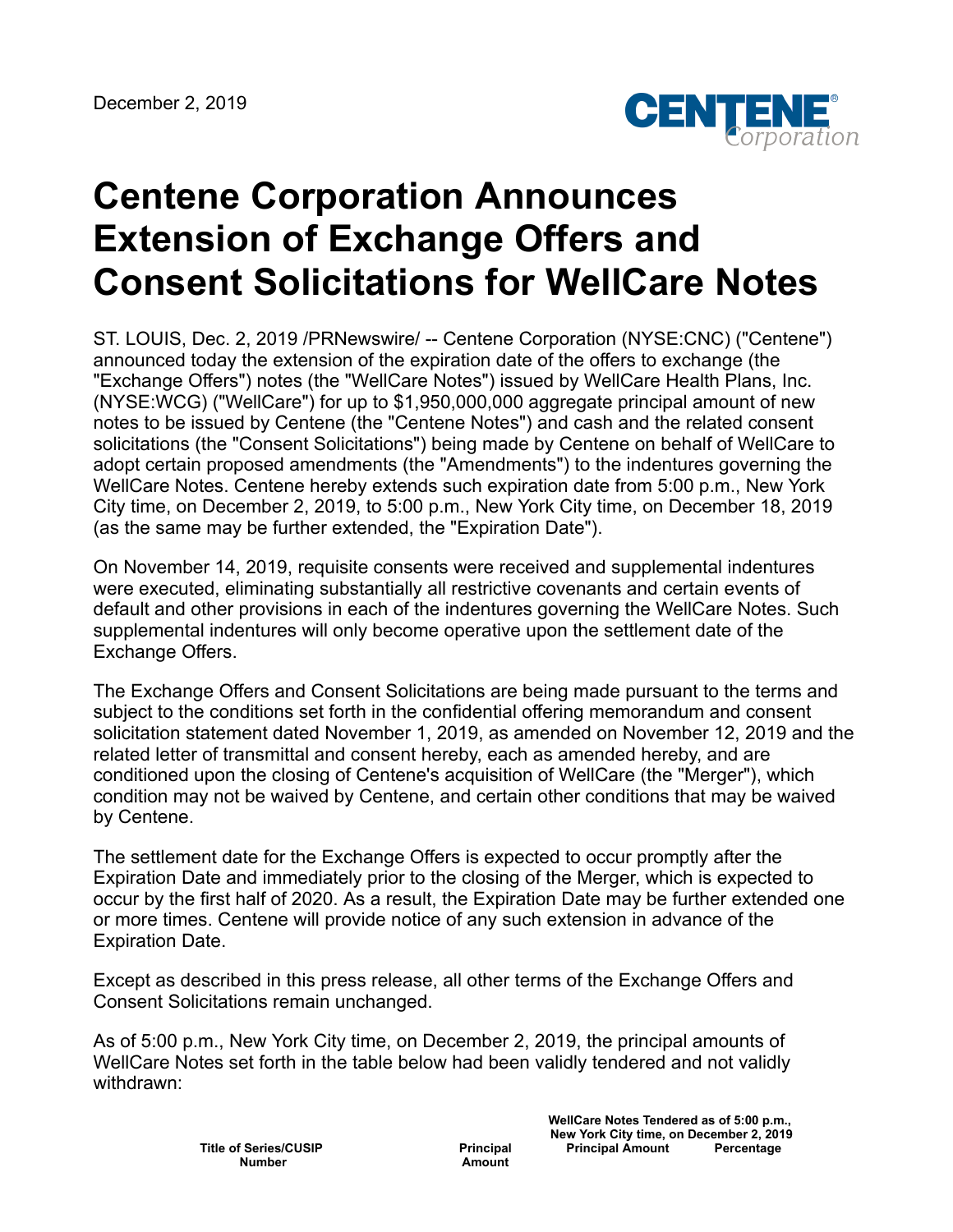Documents relating to the Exchange Offers and Consent Solicitations will only be distributed to eligible holders of WellCare Notes who complete and return an eligibility form confirming that they are either a "qualified institutional buyer" under Rule 144A or not a "U.S. person" and outside the United States under Regulation S for purposes of applicable securities laws. Except as amended hereby, the complete terms and conditions of the Exchange Offers and Consent Solicitations are described in the confidential offering memorandum and consent solicitation statement dated November 1, 2019 as amended on November 12, 2019 and the related letter of transmittal and consent, copies of which may be obtained by contacting Global Bondholder Services Corporation, the exchange agent and information agent in connection with the Exchange Offers and Consent Solicitations, at (866) 470-4200 (U.S. tollfree) or (212) 430-3774 (banks and brokers). The eligibility form is available electronically at:<https://gbsc-usa.com/eligibility/centene>.

This press release does not constitute an offer to sell or purchase, or a solicitation of an offer to sell or purchase, or the solicitation of tenders or consents with respect to, any security. No offer, solicitation, purchase or sale will be made in any jurisdiction in which such an offer, solicitation or sale would be unlawful. The Exchange Offers and Consent Solicitations are being made solely pursuant to the offering memorandum and consent solicitation statement dated November 1, 2019, as amended on November 12, 2019 and as amended hereby and the related letter of transmittal and consent, and only to such persons and in such jurisdictions as are permitted under applicable law.

The Centene Notes offered in the Exchange Offers have not been registered under the Securities Act of 1933, as amended, or any state securities laws. Therefore, the Centene Notes may not be offered or sold in the United States absent registration or an applicable exemption from the registration requirements of the Securities Act of 1933, as amended, and any applicable state securities laws.

## **About Centene Corporation**

Centene Corporation, a Fortune 100 company, is a diversified, multi-national healthcare enterprise that provides a portfolio of services to government sponsored and commercial healthcare programs, focusing on under-insured and uninsured individuals. Many receive benefits provided under Medicaid, including the State Children's Health Insurance Program (CHIP), as well as Aged, Blind or Disabled (ABD), Foster Care and Long-Term Services and Supports (LTSS), in addition to other state-sponsored programs, Medicare (including the Medicare prescription drug benefit commonly known as "Part D"), dual eligible programs and programs with the U.S. Department of Defense. Centene also provides healthcare services to groups and individuals delivered through commercial health plans. Centene operates local health plans and offers a range of health insurance solutions. It also contracts with other healthcare and commercial organizations to provide specialty services including behavioral health management, care management software, correctional healthcare services, dental benefits management, commercial programs, home-based primary care services, life and health management, vision benefits management, pharmacy benefits management, specialty pharmacy and telehealth services.

## **Cautionary Statement Regarding Forward-Looking Statements**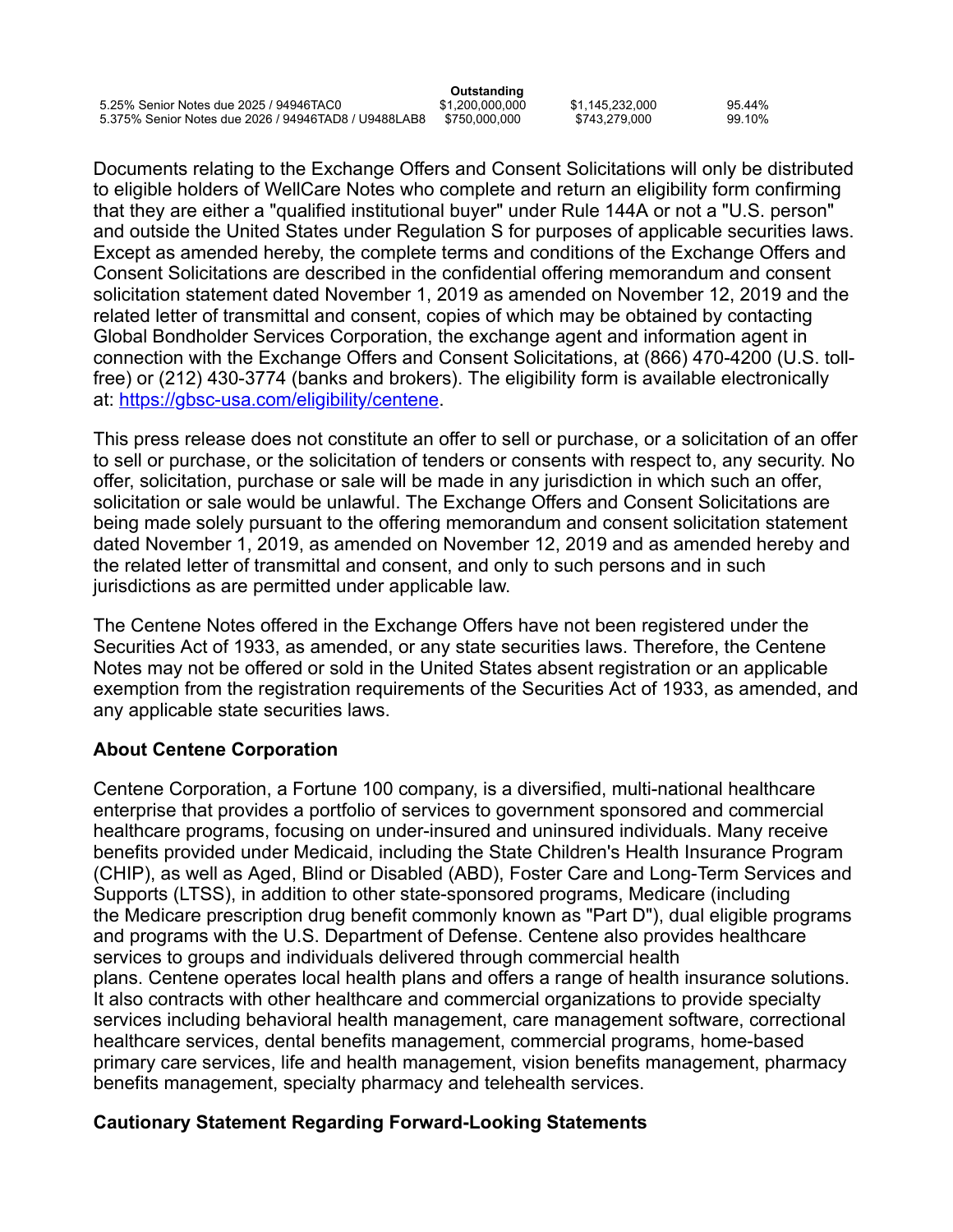All statements, other than statements of current or historical fact, contained in this communication are forward-looking statements. Without limiting the foregoing, forwardlooking statements often use words such as "believe," "anticipate," "plan," "expect," "estimate," "intend," "seek," "target," "goal," "may," "will," "would," "could," "should," "can," "continue" and other similar words or expressions (and the negative thereof). In particular, these statements include, without limitation, statements about Centene's intended use of proceeds from the offering, future operating or financial performance, market opportunity, growth strategy, competition, expected activities in completed and future acquisitions, including statements about the impact of the Merger, Centene's recent acquisition (the "Fidelis Care Transaction") of substantially all the assets of New York State Catholic Health Plan, Inc., d/b/a Fidelis Care New York ("Fidelis Care"), investments and the adequacy of Centene's available cash resources.

These forward-looking statements reflect Centene's current views with respect to future events and are based on numerous assumptions and assessments made by Centene in light of Centene's experience and perception of historical trends, current conditions, business strategies, operating environments, future developments and other factors Centene believes appropriate. By their nature, forward-looking statements involve known and unknown risks and uncertainties and are subject to change because they relate to events and depend on circumstances that will occur in the future, including economic, regulatory, competitive and other factors that may cause Centene's or its industry's actual results, levels of activity, performance or achievements to be materially different from any future results, levels of activity, performance or achievements expressed or implied by these forward-looking statements. These statements are not guarantees of future performance and are subject to risks, uncertainties and assumptions.

All forward-looking statements included in this communication are based on information available to Centene on the date of this communication. Except as may be otherwise required by law, Centene undertakes no obligation and expressly disclaims any obligation to update or revise the forward-looking statements included in this communication, whether as a result of new information, future events or otherwise, after the date of this communication. You should not place undue reliance on any forward-looking statements, as actual results may differ materially from projections, estimates, or other forward-looking statements due to a variety of important factors, variables and events including, but not limited to, the following: (i) the risk that regulatory or other approvals required for the Merger may be delayed or not obtained or are obtained subject to conditions that are not anticipated that could require the exertion of management's time and Centene's resources or otherwise have an adverse effect on Centene; (ii) the possibility that certain conditions to the consummation of the Merger will not be satisfied or completed on a timely basis and accordingly the Merger may not be consummated on a timely basis or at all; (iii) uncertainty as to the expected financial performance of the combined company following completion of the Merger; (iv) the possibility that the expected synergies and value creation from the Merger will not be realized, or will not be realized within the expected time period; (v) the exertion of management's time and Centene's resources, and other expenses incurred and business changes required, in connection with complying with the undertakings in connection with any regulatory, governmental or third party consents or approvals for the Merger; (vi) the risk that unexpected costs will be incurred in connection with the completion and/or integration of the Merger or that the integration of WellCare will be more difficult or time consuming than expected; (vii) the risk that potential litigation in connection with the Merger may affect the timing or occurrence of the Merger, cause it not to close at all, or result in significant costs of defense, indemnification and liability; (viii) a downgrade of the credit rating of Centene's indebtedness, which could give rise to an obligation to redeem existing indebtedness; (ix)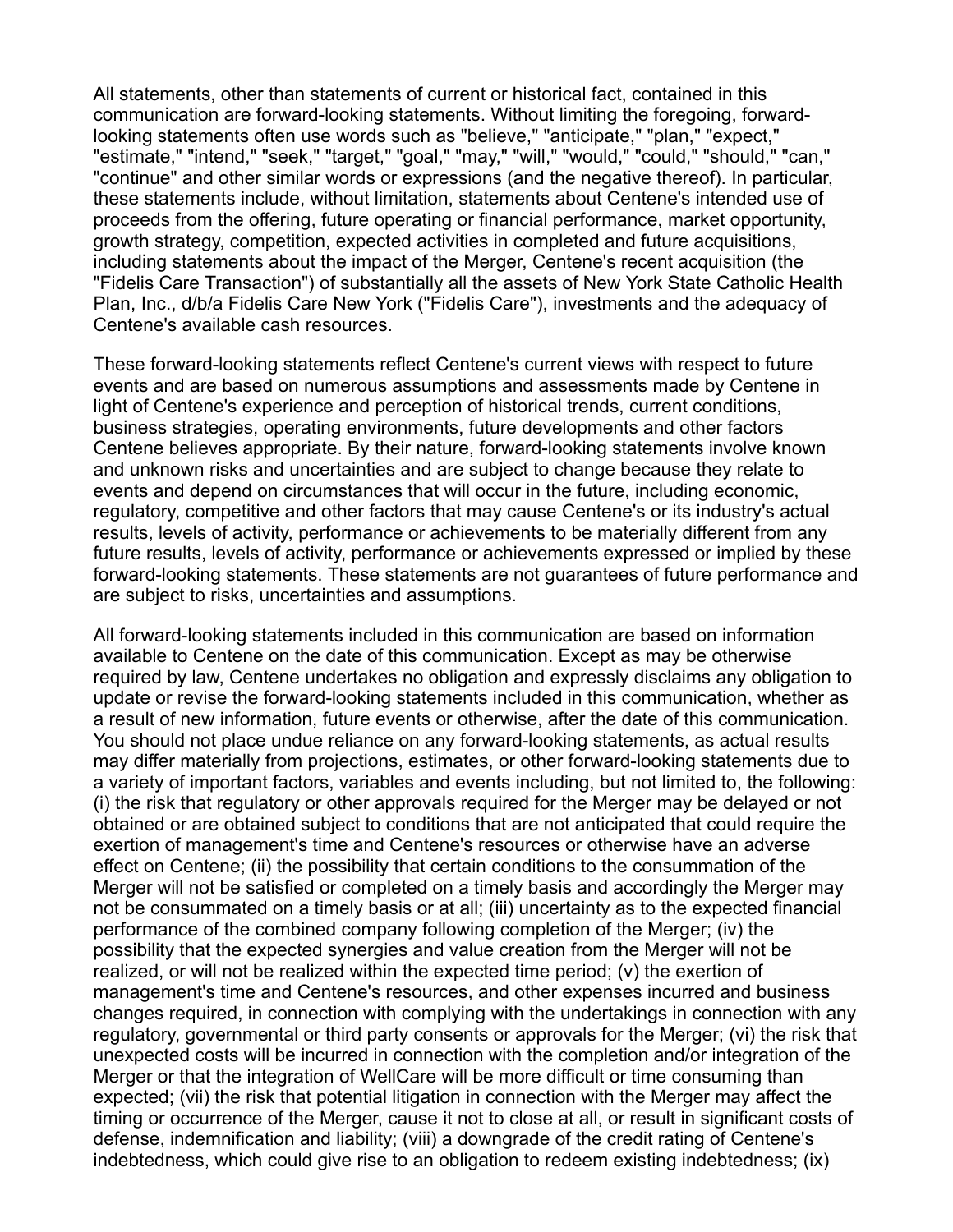unexpected costs, charges or expenses resulting from the Merger; (x) the inability to retain key personnel; (xi) disruption from the announcement, pendency and/or completion of the Merger, including potential adverse reactions or changes to business relationships with customers, employees, suppliers or regulators, making it more difficult to maintain business and operational relationships; (xii) the risk that, following the Merger, the combined company may not be able to effectively manage its expanded operations, (xiii) Centene's ability to accurately predict and effectively manage health benefits and other operating expenses and reserves; (xiv) competition; (xv) membership and revenue declines or unexpected trends; (xvi) changes in healthcare practices, new technologies and advances in medicine; (xvii) increased healthcare costs, (xviii) changes in economic, political or market conditions; (xix) changes in federal or state laws or regulations, including changes with respect to income tax reform or government healthcare programs as well as changes with respect to the Patient Protection and Affordable Care Act and the Health Care and Education Affordability Reconciliation Act, collectively referred to as the Affordable Care Act ("ACA"), and any regulations enacted thereunder that may result from changing political conditions or judicial actions, including the ultimate outcome of the District Court decision in "Texas v. United States of America" regarding the constitutionality of the ACA; (xx) rate cuts or other payment reductions or delays by governmental payors and other risks and uncertainties affecting Centene's government businesses; (xxi) Centene's ability to adequately price products on federally facilitated and state-based Health Insurance Marketplaces; (xxii) tax matters; (xxiii) disasters or major epidemics; (xxiv) the outcome of legal and regulatory proceedings; (xxv) changes in expected contract start dates; (xxvi) provider, state, federal and other contract changes and timing of regulatory approval of contracts; (xxvii) the expiration, suspension, or termination of Centene's contracts with federal or state governments (including, but not limited to, Medicaid, Medicare, TRICARE or other customers); (xxviii) the difficulty of predicting the timing or outcome of pending or future litigation or government investigations; (xxix) challenges to Centene's contract awards; (xxx) cyber-attacks or other privacy or data security incidents; (xxxi) the possibility that the expected synergies and value creation from acquired businesses, including, without limitation, the Fidelis Care Transaction, will not be realized, or will not be realized within the expected time period; (xxxii) the exertion of Centene management's time and Centene's resources, and other expenses incurred and business changes required in connection with complying with the undertakings in connection with any regulatory, governmental or third party consents or approvals for acquisitions; (xxxiii) disruption caused by significant completed and pending acquisitions, including, among others, the Fidelis Care Transaction, making it more difficult to maintain business and operational relationships; (xxxiv) the risk that unexpected costs will be incurred in connection with the completion and/or integration of acquisition transactions; (xxxv) changes in expected closing dates, estimated purchase price and accretion for acquisitions; (xxxvi) the risk that acquired businesses, including Fidelis Care, will not be integrated successfully; (xxxvii) the risk that Centene may not be able to effectively manage its operations as they have expanded as a result of the Fidelis Care Transaction; (xxxviii) restrictions and limitations in connection with Centene's indebtedness; (xxxix) Centene's ability to maintain or achieve improvement in the Centers for Medicare and Medicaid Services star ratings and maintain or achieve improvement in other quality scores in each case that can impact revenue and future growth; (xl) availability of debt and equity financing on terms that are favorable to Centene; (xli) inflation; and (xlii) foreign currency fluctuations.

This list of important factors is not intended to be exhaustive. Centene discusses certain of these matters more fully, as well as certain other factors that may affect Centene's business operations, financial condition and results of operations, in Centene's filings with the Securities and Exchange Commission (the "SEC"), including the registration statement on Form S-4 filed by Centene with the SEC on May 23, 2019, and Centene's Annual Report on